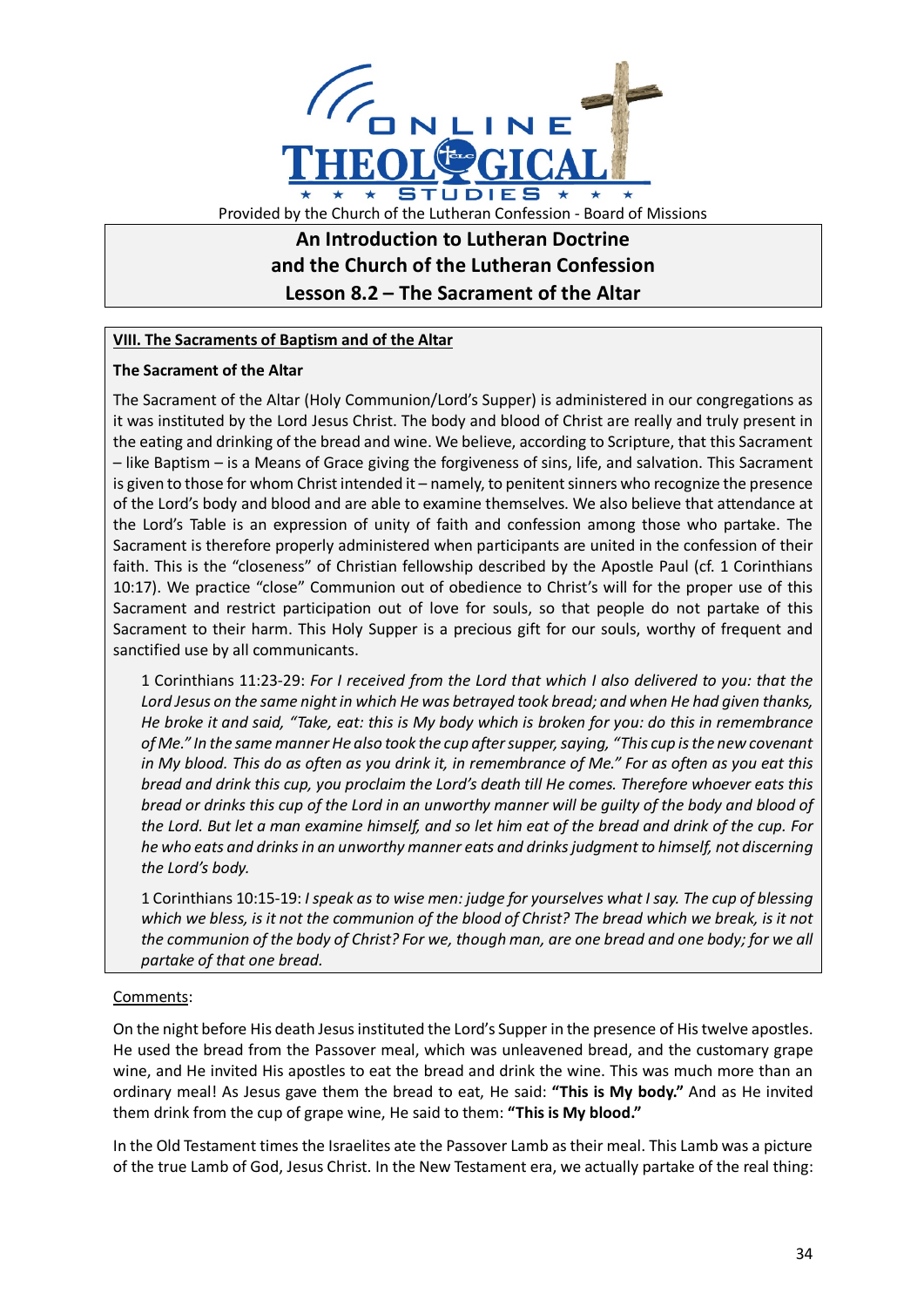the Lord's body and the Lord's blood, given and poured out for us for the forgiveness of our sins. This is one of the ways in which our risen Savior comes down to us even today; He gives His body and blood to each communicant for the forgiveness of sins.

The Lord's Supper was not intended only for His apostles on that night. As He gave them His body with the bread, Jesus said to them: **"Do this in remembrance of Me"** (Luke 22:19). As He gave them His blood with the wine, He said to them: **"This do, as often as you drink it, in remembrance of Me. For as often as you eat this bread and drink this cup, you proclaim the Lord's death till He comes"** (1 Corinthians 11:25-26). There are not many references to the Lord's Supper in the New Testament, but from the mention of it in Paul's first letter to the Corinthians, we can be sure that the Christian congregations in those days remembered their Lord by celebrating the Lord's Supper regularly. Our Lord has not prescribed any special time or times for celebrating the Lord's Supper, only that it should be done repeatedly.

In his first letter to the Christians at Corinth, Paul had to deal with their abuse of the Lord's Supper. It seems that they were eating it together with a common meal. Some of the communicants were drinking too much and getting drunk. Others came late, and when they got there, there was no food left. Because of their abuse of the Lord's Supper, Paul reminded them of Jesus' first institution of the Lord's Supper and warned them against some dangers. Of greatest importance was the fact that this was not an ordinary meal, but the Lord's meal, and at this meal, together with the bread and the wine, Jesus was giving them His own body and His own blood – the very body and blood that was given for them on the cross to take away their sins. Paul explained: **"The cup of blessing which we bless, is it not the communion of the blood of Christ? The bread which we break, is it not the communion of the body of Christ?"** (1 Corinthians 10: 16). The word "communion" refers to a sharing or participation. In other words, when we are eating the bread, we are partaking of the body of Christ. When we are drinking the wine, we are partaking of the blood of Christ. This is true because of Jesus' words: **"This is My body"** and **"This is My blood."**

Every communicant, whether he is a believer or an unbeliever, partakes of Christ's body and blood. But Paul says: **"Whoever eats this bread or drinks this cup of the Lord in an unworthy manner will be guilty of the body and blood of the Lord… For he who eats and drinks in an unworthy manner eats and drinks judgment to himself, not discerning the Lord's body"** (1 Corinthians 11:27-29). So, there are two types eating and drinking: eating and drinking for a blessing – the blessing of Jesus' body and blood for the forgiveness of our sins– and eating and drinking for our harm, that is, eating and drinking judgment for ourselves rather than receiving the Lord's blessing.

For this reason, Paul says: **"Let a man examine himself, and so let him eat of the bread and drink of the cup"** (1 Corinthians 11:28). This self-examination should involve at least four questions that we ask ourselves:

- 1. *Am I a sinner?* If we are unwilling to confess our sins, there is no need for us to receive the forgiveness of our sins.
- 2. *Do I believe in Jesus as my Savior from sin?* If I do not partake of the Lord's Supper as a believer in Jesus, there is no way I can receive any benefit from it.
- 3. *Do I understand that with this bread and wine I am receiving the Lord's body and the Lord's blood as He says?* Our Lord wants us to recognize His body and blood in the bread and wine, that is, to realize that we are not eating ordinary bread and drinking ordinary wine, but with the bread and wine we are partaking of our Lord's body and blood for the forgiveness of our sins.
- 4. *Do I understand that forgiveness of sin does not give me license or permission to sin, but that I, with the help of the Holy Spirit working with the Word, need to struggle continually against my sinful flesh?*